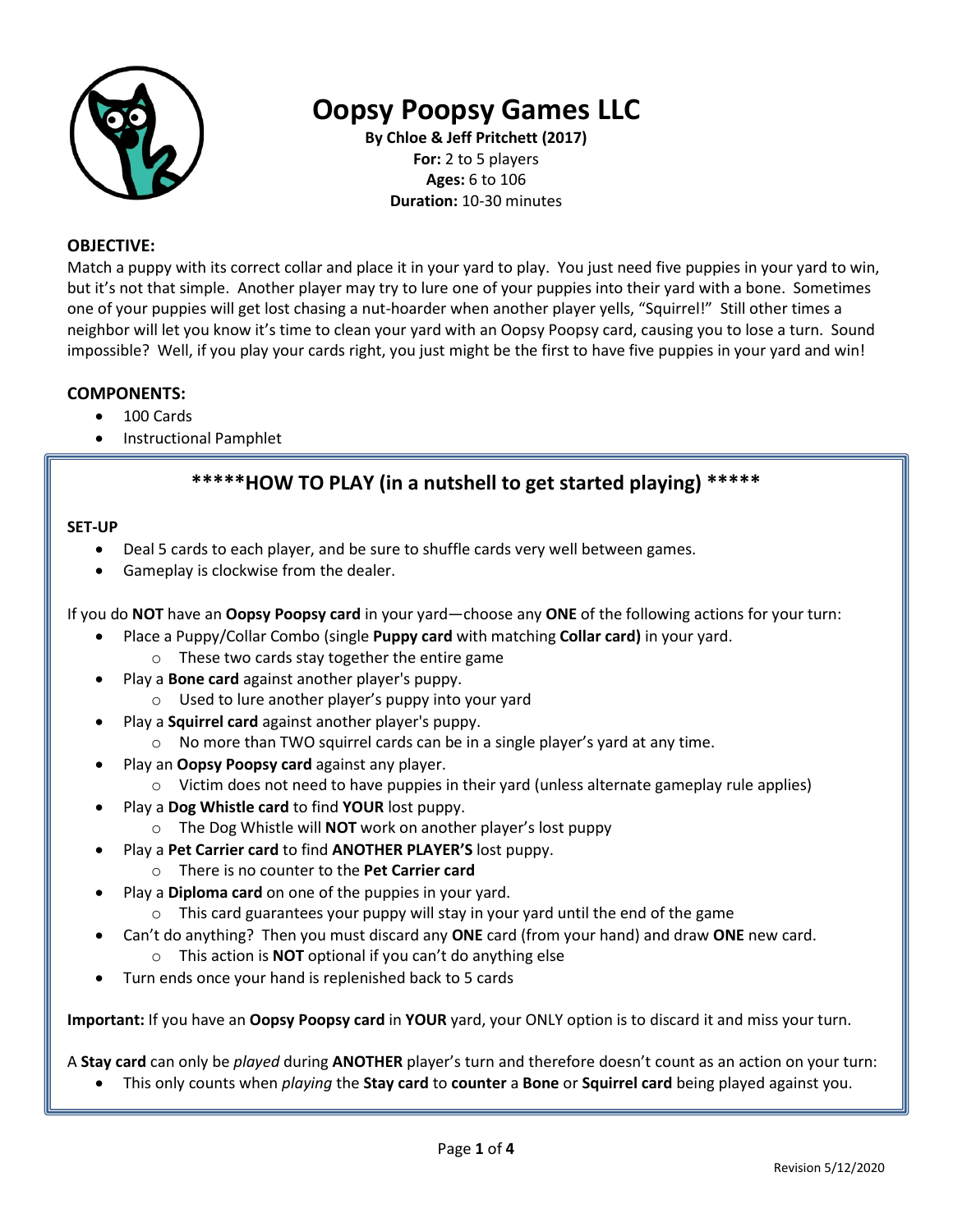### **GAMEPLAY NOTES (Good to know stuff):**

- Saying, "*Oopsy Poopsy!*, *Squirrel!*, *Here puppy, puppy!*, and *Puppy stay!"* may feel optional, but it really makes the game more fun and enjoyable, especially for any spectators!
- The **YARD** is the area immediately in front of a player where puppies are placed.
- Oopsy Poopsy is a "play from hand" then "draw to refresh" type of game. This can take time to get used to. Veteran players should keep an eye out for new players reaching for the draw pile at the start of their turn.
	- $\circ$  Sometimes a player may realize they forgot to refresh their hand after a turn. When this happens, simply allow that player to refresh their hand as soon as they notice.
- **Stay cards** are **optional** and used only to counter the **Squirrel** and **Bone** cards.
	- $\circ$  It's never played during your own turn, and therefore will never count as an action
- The **Perfect Collar card** is like a wild card. It has all three charms and goes with **any** color puppy.
- There are **2** types of **Special Puppies**:
	- o Some have a T-bone steak in their mouth:
		- They are not interested in Bones so will **NEVER** be lured into another player's yard by a **Bone**
	- o Some wear dark shades and black leather jackets:
		- They are too cool to chase **Squirrels** so will **NEVER** become lost chasing a **Squirrel**
- A lost Puppy will always have a squirrel card (turned sideways) on it, until it is found.
- Lost Puppies still belong to their owner until found by another player using a **Pet Carrier**, or the Puppy's owner using a **Dog Whistle**.
	- o The **Pet Carrier** and **Dog Whistle** cards are **NOT** interchangeable
- The game may take a few turns to get going as players build their hands and pair puppies with collars.
	- o It takes fewer turns to get going with more players

#### **THE CARDS (The intimate details about each and every card):**

#### **The Puppy Cards**

Puppy cards are placed in your yard (one at a time) and **ONLY** with its matching collar card under it.

#### The Regular Puppy Cards

There are three different **regular** puppy cards:

- Orange puppies with a diamond shape at the top
- Green puppies with a clover shape at the top
- Purple puppies with a triangle shape at the top

#### The Special Puppy Cards

There are two different **special** puppy cards for each color puppy:

- "**Too Cool to Chase**"
	- o These puppies wear dark shades and black leather jackets. They will never become lost because they are too cool to chase squirrels
- "**In a "MEATing" Right Now**"
	- $\circ$  These puppies have a T-bone steak in their mouth. They can never be lured with a bone because they have a steak and are not interested in bones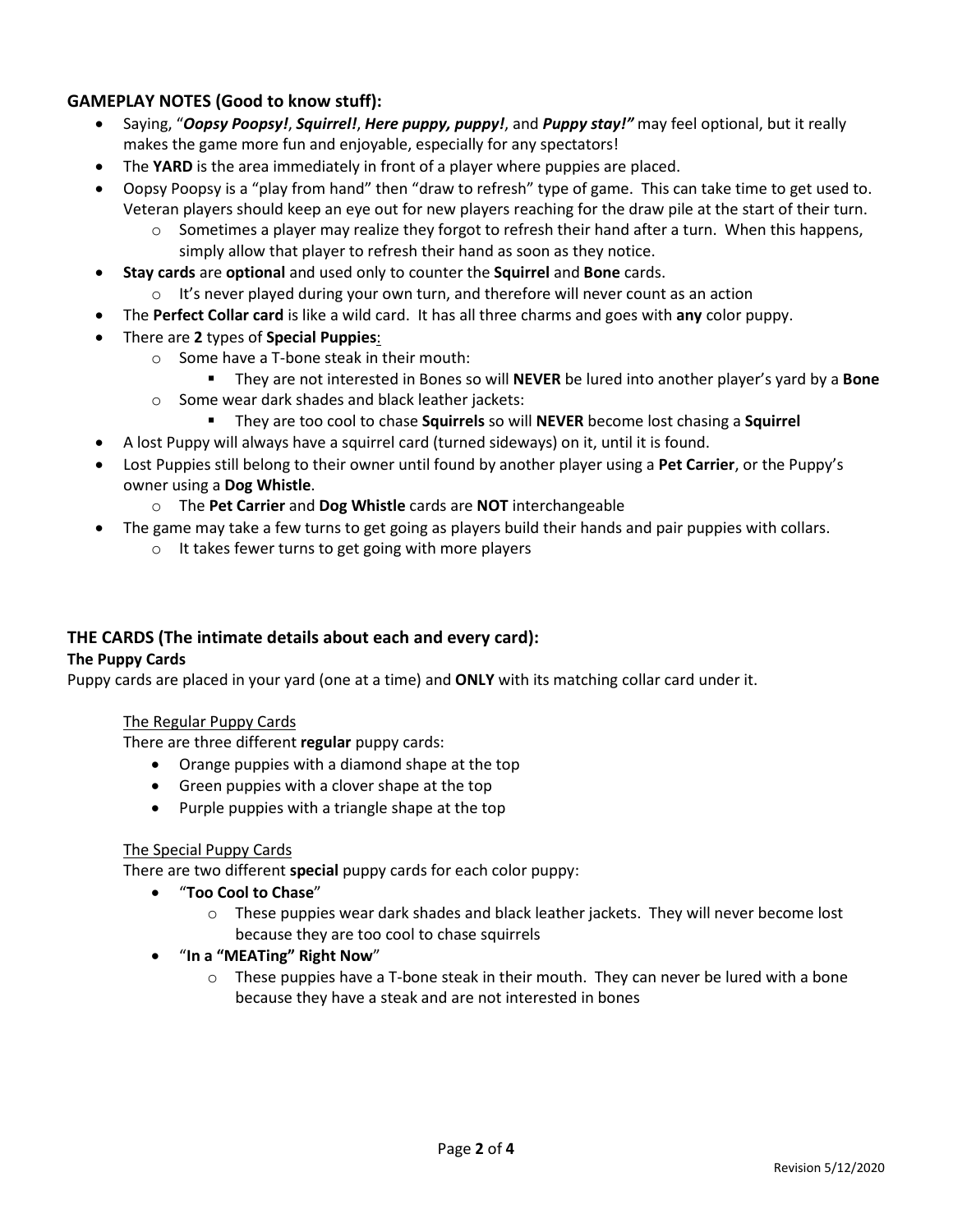## **THE CARDS (Cont'd):**

## **The Collar Cards**

Collar cards are only placed in your yard when it's accompanied by a matching puppy card on top.

#### The Regular Collar Cards

There are three different **regular** collar cards:

- Orange collars with a diamond shaped charm
- Green collars with a clover shaped charm
- Purple collars with a triangle shaped charm

#### The Perfect Collar Cards

• There are three **perfect** collar cards. These have all three charms and go with **any** color puppy.

#### **The Stay Card**

- Stay cards are optional and used only to counter the **squirrel** or **bone cards**.
- When it is played, the person playing the card must say, "*Puppy Stay!*"
- Because the stay card is used as a **counter,** it will never be played during your own turn, and therefore will never count as an action when it is played.
- After the Stay card is played, both it **and** the card it countered (Bone/Squirrel) go into the discard pile.
- The ONLY time using a Stay card counts as an action for your turn, is when it is discarded instead of played.

#### **The Bone Card**

- The Bone card is used to lure another player's puppy into your yard.
- When a bone card is played, the player must say, "*Here puppy puppy!*" while motioning to a player's specific puppy to come.
- If successful, the player using the bone card will place the new puppy with collar in his/her yard.
- The defending player may choose to counter the **Bone card** by immediately showing a **Stay card** and saying, "*Puppy stay!*"
	- o If this is done, both the bone and stay cards are placed in the discard pile.
	- o Both players will then replenish their hands back to 5 cards.

#### **The Squirrel Card**

- When the Squirrel card is played, the player must yell out, "*Squirrel!*" and point in any direction.
- The player then places the squirrel card on top of a puppy/collar combo in another player's yard, causing that player's puppy to become lost chasing the squirrel.
	- o If the squirrel card is not countered, the puppy will become lost.
	- $\circ$  A "lost puppy" is defined as a puppy/collar combo, in your yard, with a squirrel card sideways on top.
- A lost puppy still belongs to its owner, but does not count as one of the five puppies in the yard**.**
- Your lost puppy can ONLY be found by using a **dog whistle card** on your next turn.
- The defending player may choose to IMMEDIATELY counter the squirrel card by placing a **Stay** card on top of it, grabbing both the squirrel and stay cards, and then discarding them.
- No more than TWO squirrel cards can be in a single player's yard at any time.
- Lost puppies may either be found or offset with additional puppies being placed in the yard.

#### **The Dog Whistle Card**

- A Dog Whistle can ONLY be used to find one of YOUR lost puppies.
	- $\circ$  A "lost puppy" is defined as a puppy/collar combo, in your yard, with a squirrel card sideways on top.
	- o It CAN'T be used to find a lost puppy in ANOTHER player's yard (only a **Pet Carrier** card can do that).
- It can NOT be used to counter a squirrel card.
- When played, the squirrel card is removed from the lost puppy and discarded with the Dog Whistle card.